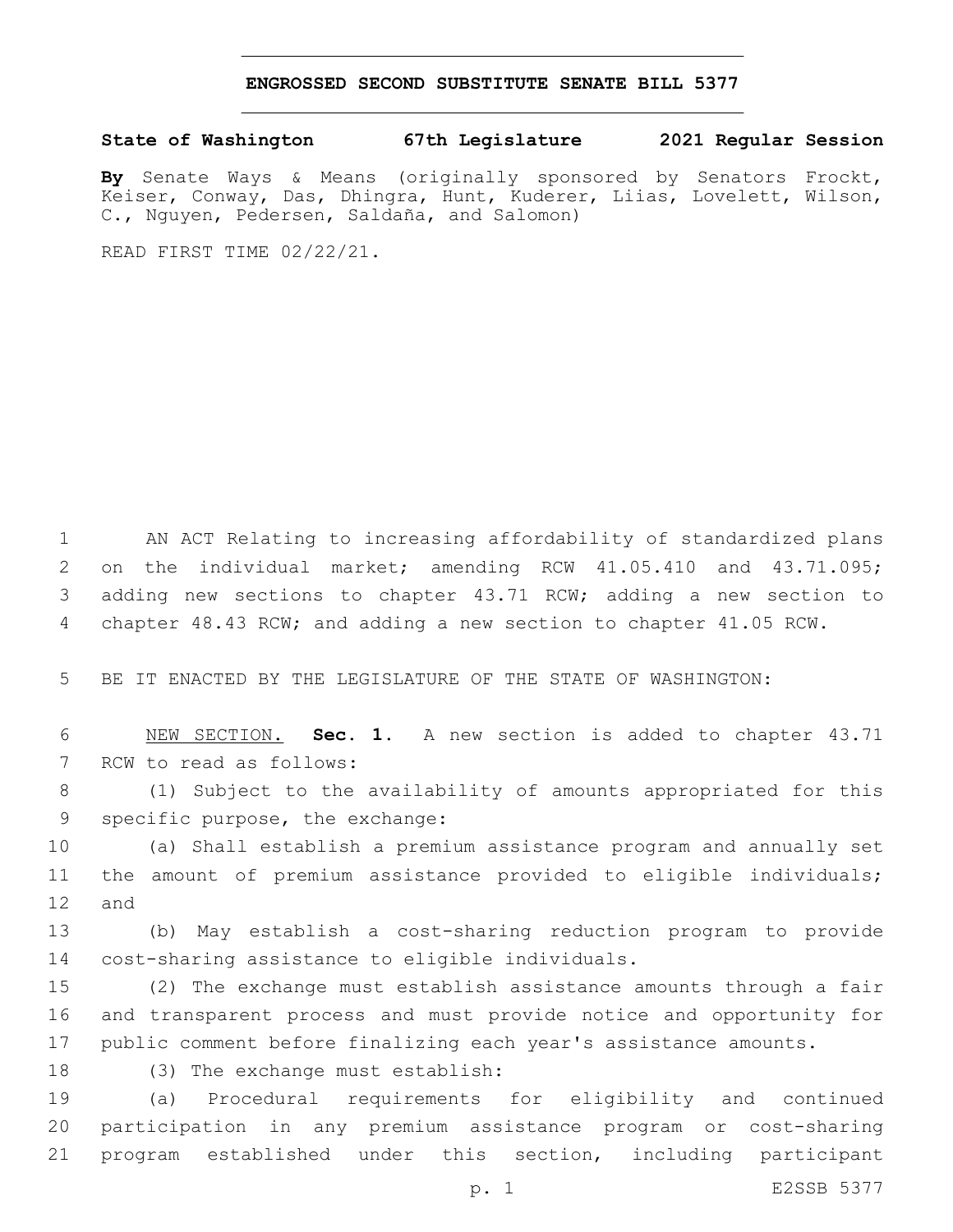documentation requirements that are necessary to administer the 2 program; and

 (b) Procedural requirements for facilitating payments to carriers.4

 (4) Subject to the availability of amounts appropriated for this specific purpose, an individual is eligible for premium assistance and cost-sharing reductions under this section if the individual:

(a)(i) Is a resident of the state;8

 (ii) Has income that is up to 500 percent of the federal poverty 10 level, or a lower income threshold determined through appropriation;

 (iii) Is enrolled in a silver or gold standard plan offered in 12 the enrollee's county of residence;

 (iv) Applies for and accepts all federal advance premium tax credits for which they may be eligible before receiving any state 15 premium assistance;

 (v) Applies for and accepts all federal cost-sharing reductions for which they may be eligible before receiving any state cost-18 sharing reductions;

 (vi) Is ineligible for minimum essential coverage through medicare, a federal or state medical assistance program administered by the authority under chapter 74.09 RCW, or for premium assistance 22 under RCW 43.71A.020; and

 (vii) Meets other eligibility criteria as established by the 24 exchange; or

 (b) Meets eligibility criteria as established in the omnibus 26 appropriations act.

 (5)(a) The exchange may disqualify an individual from receiving premium assistance or cost-sharing reductions under this section if 29 the individual:

 (i) No longer meets the eligibility criteria in subsection (4) of 31 this section;

 (ii) Fails, without good cause, to comply with any procedural or documentation requirements established by the exchange in accordance 34 with subsection (3) of this section;

 (iii) Fails, without good cause, to notify the exchange of a 36 change of address in a timely manner;

(iv) Voluntarily withdraws from the program; or

 (v) Performs an act, practice, or omission that constitutes fraud, and, as a result, an issuer rescinds the individual's policy 40 for the qualified health plan.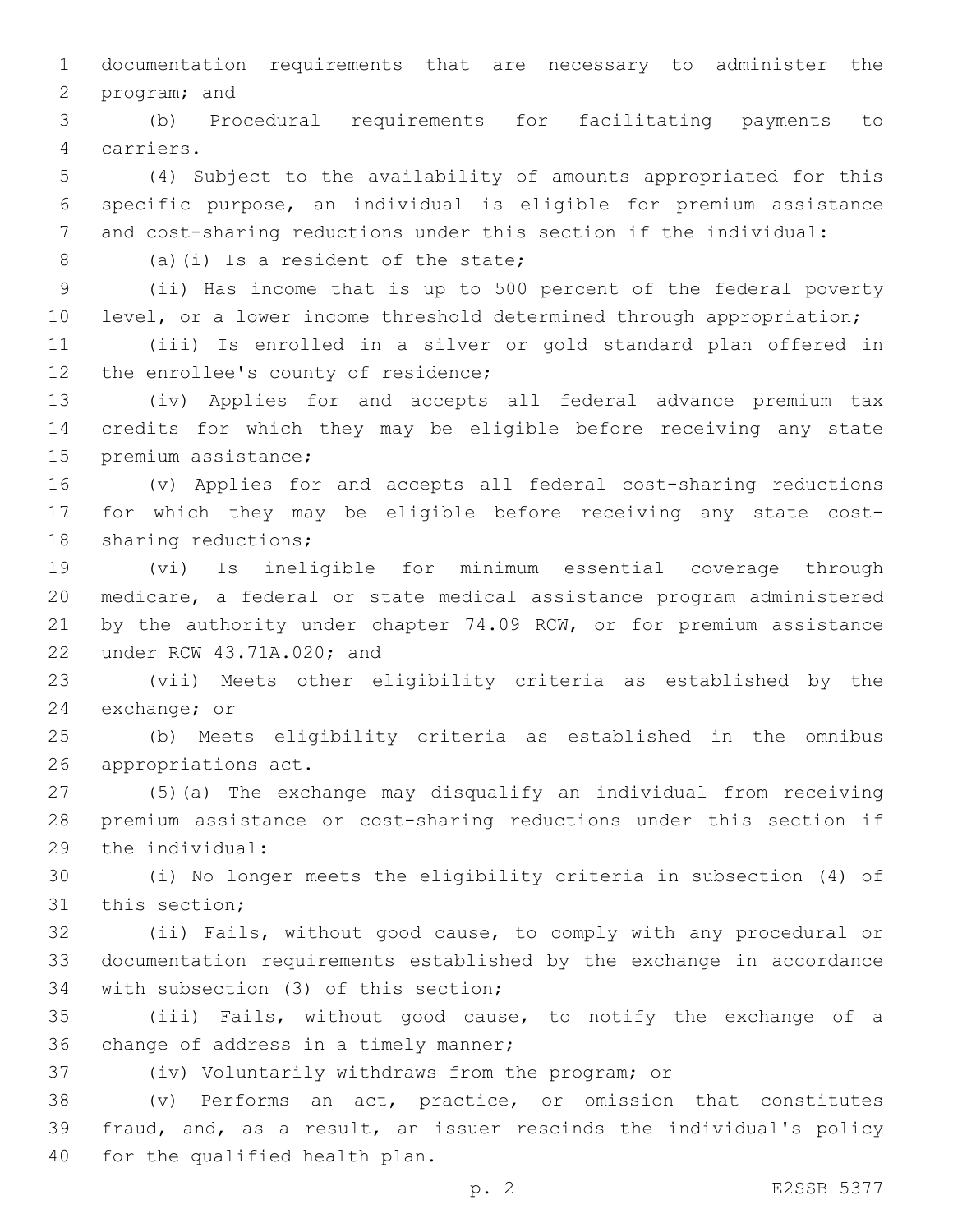(b) The exchange must develop a process for an eligible individual to appeal a premium assistance or cost-sharing assistance 3 eligibility determination from the exchange.

 (6) The definitions in this subsection apply throughout this section unless the context clearly requires otherwise.

 (a) "Advance premium tax credit" means the premium assistance amount determined in accordance with the federal patient protection and affordable care act, P.L. 111-148, as amended by the federal health care and education reconciliation act of 2010, P.L. 111-152, or federal regulations or guidance issued under the affordable care 11 act.

 (b) "Income" means the modified adjusted gross income attributed to an individual for purposes of determining his or her eligibility 14 for advance premium tax credits.

 (c) "Standard plan" means a standardized health plan under RCW 16 43.71.095.

 NEW SECTION. **Sec. 2.** A new section is added to chapter 43.71 18 RCW to read as follows:

 (1) The exchange, on behalf of the state and in consultation with 20 the authority and the office of the insurance commissioner, must explore all opportunities to apply to the secretary of health and human services under 42 U.S.C. Sec. 18052 for a waiver or other 23 available federal flexibilities to:

 (a) Receive federal funds for the implementation of the premium assistance or cost-sharing reduction programs established under 26 section 1 of this act;

(b) Increase access to qualified health plans; and

 (c) Implement or expand other exchange programs that increase affordability of or access to health insurance coverage in Washington 30 state.

 (2) If the exchange submits an application under this section, the board must notify the chairs and ranking minority members of the appropriate policy and fiscal committees of the legislature.

 (3) If the exchange submits an application under this section, pursuant to 42 U.S.C. Sec. 18052(a)(4)(B), it must meet all federal public notice and comment requirements, including public hearings, sufficient to ensure a meaningful level of public input.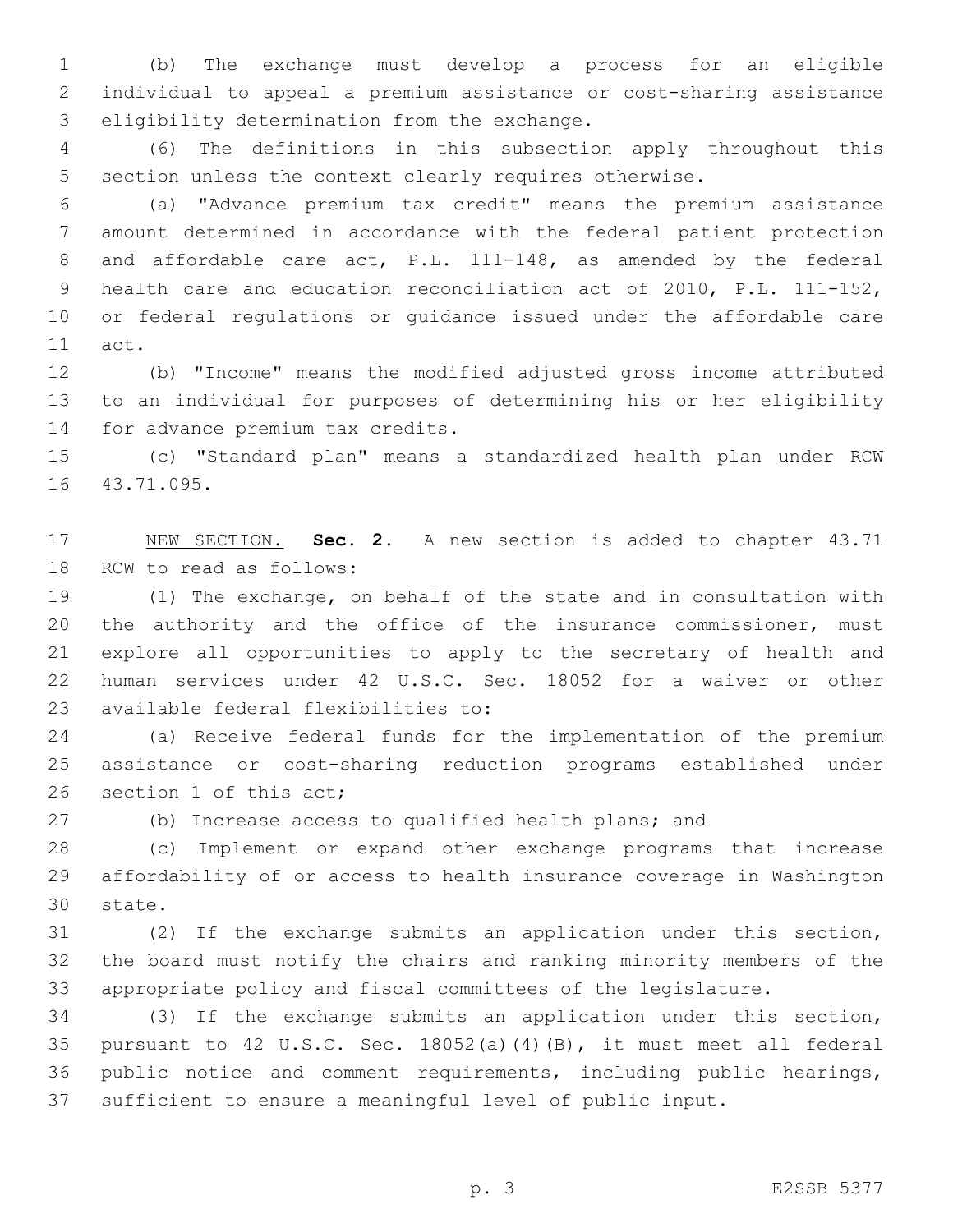NEW SECTION. **Sec. 3.** A new section is added to chapter 43.71 2 RCW to read as follows:

 (1) The state health care affordability account is created in the state treasury. Expenditures from the account may only be used for premium and cost-sharing assistance programs established in section 1 of this act.6

(2) The following funds must be deposited in the account:

 (a) Any grants, donations, or contributions of money collected for purposes of the premium assistance or cost-sharing reduction 10 programs established in section 4 of this act;

 (b) Any federal funds received by the health benefit exchange 12 pursuant to section 2 of this act; and

 (c) Any additional funding specifically appropriated to the 14 account.

 NEW SECTION. **Sec. 4.** A new section is added to chapter 48.43 16 RCW to read as follows:

 For qualified health plans offered on the exchange, a carrier 18 shall:

 (1) Accept payments for enrollee premiums or cost-sharing assistance under section 1 of this act or as part of a sponsorship 21 program under RCW 43.71.030(4);

 (2) Clearly communicate premium assistance amounts to enrollees 23 as part of the invoicing and payment process; and

 (3) Accept and process enrollment and payment data transferred by the exchange in a timely manner.

 NEW SECTION. **Sec. 5.** A new section is added to chapter 41.05 27 RCW to read as follows:

 (1)(a) For plan years 2022 and later, except as provided in (b) of this subsection, a hospital system that owns or operates at least four hospitals licensed under chapter 70.41 RCW must contract with at least two public option plans of the hospital system's choosing in each county in a geographic rating area in which the hospital system has at least one hospital licensed under chapter 70.41 RCW to provide in-network services to the enrollees of that plan.

 (b) A hospital is not required to contract with two public option plans in a county pursuant to (a) of this subsection unless it receives an offer from at least two health carriers to provide in-network services as part of a public option plan in that county for

p. 4 E2SSB 5377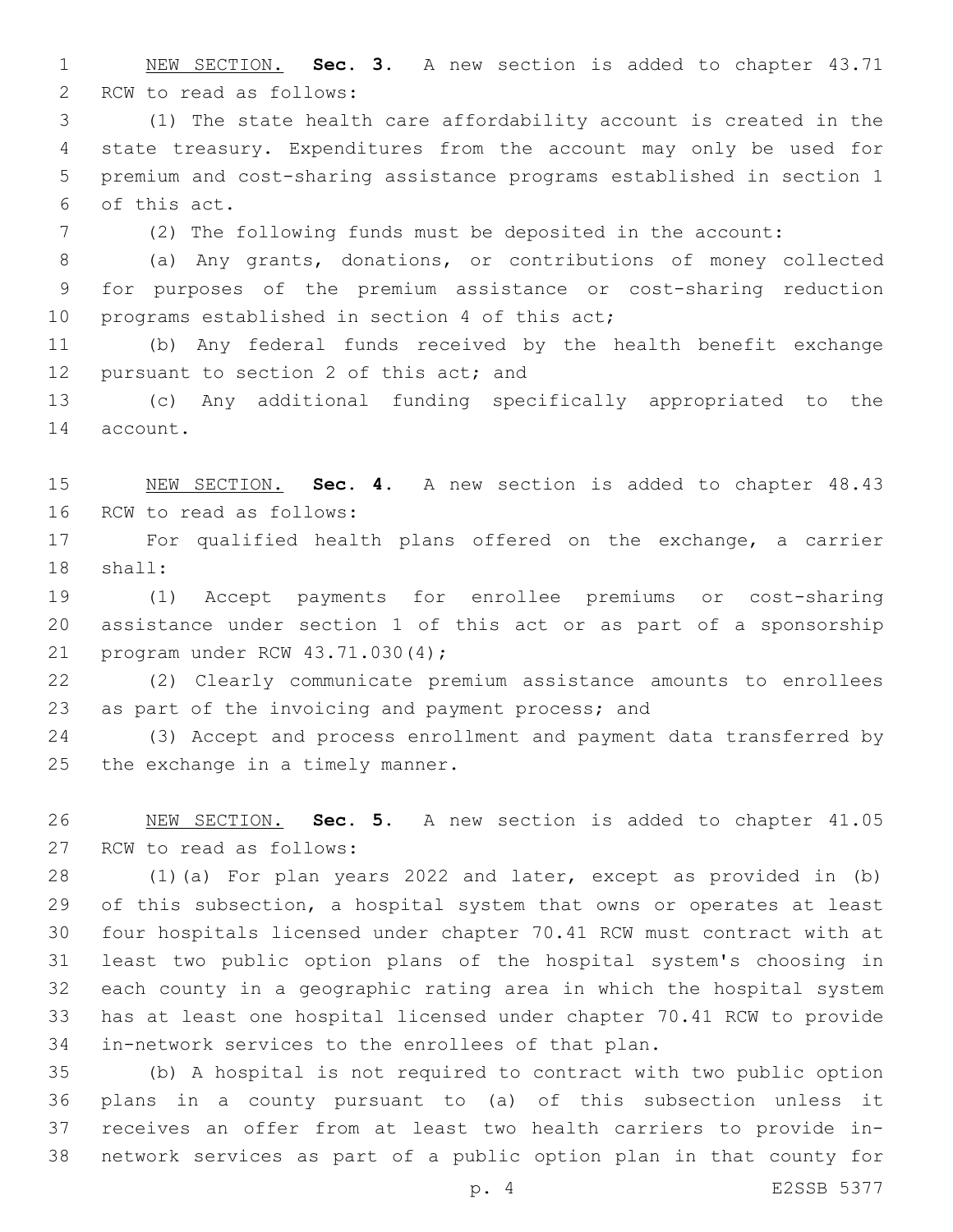the following plan year. If a hospital receives only one offer from a health carrier to participate in a public option plan in a county, it is only required to contract with one public option plan in that county.4

 (2) Health carriers and hospitals may not condition negotiations or participation of a hospital licensed under chapter 70.41 RCW in any health plan offered by the health carrier on the hospital's negotiations or participation in a public option plan.

 (3) The authority may adopt program rules, in consultation with the office of the insurance commissioner, to ensure compliance with this section, including levying fines and taking other contract actions it deems necessary to enforce compliance with this section.

 (4) For the purposes of this section, "public option plan" means a qualified health plan contracted by the authority under RCW 15 41.05.410.

 **Sec. 6.** RCW 41.05.410 and 2019 c 364 s 3 are each amended to 17 read as follows:

 (1) The authority, in consultation with the health benefit exchange, must contract with one or more health carriers to offer qualified health plans on the Washington health benefit exchange for plan years beginning in 2021. A health carrier contracting with the authority under this section must offer at least one bronze, one silver, and one gold qualified health plan in a single county or in multiple counties. The goal of the procurement conducted under this section is to have a choice of qualified health plans under this section offered in every county in the state. The authority may not execute a contract with an apparently successful bidder under this section until after the insurance commissioner has given final approval of the health carrier's rates and forms pertaining to the health plan to be offered under this section and certification of the 31 health plan under RCW 43.71.065.

 (2) A qualified health plan offered under this section must meet 33 the following criteria:

 (a) The qualified health plan must be a standardized health plan 35 established under RCW 43.71.095;

 (b) The qualified health plan must meet all requirements for qualified health plan certification under RCW 43.71.065 including, but not limited to, requirements relating to rate review and network 39 adequacy;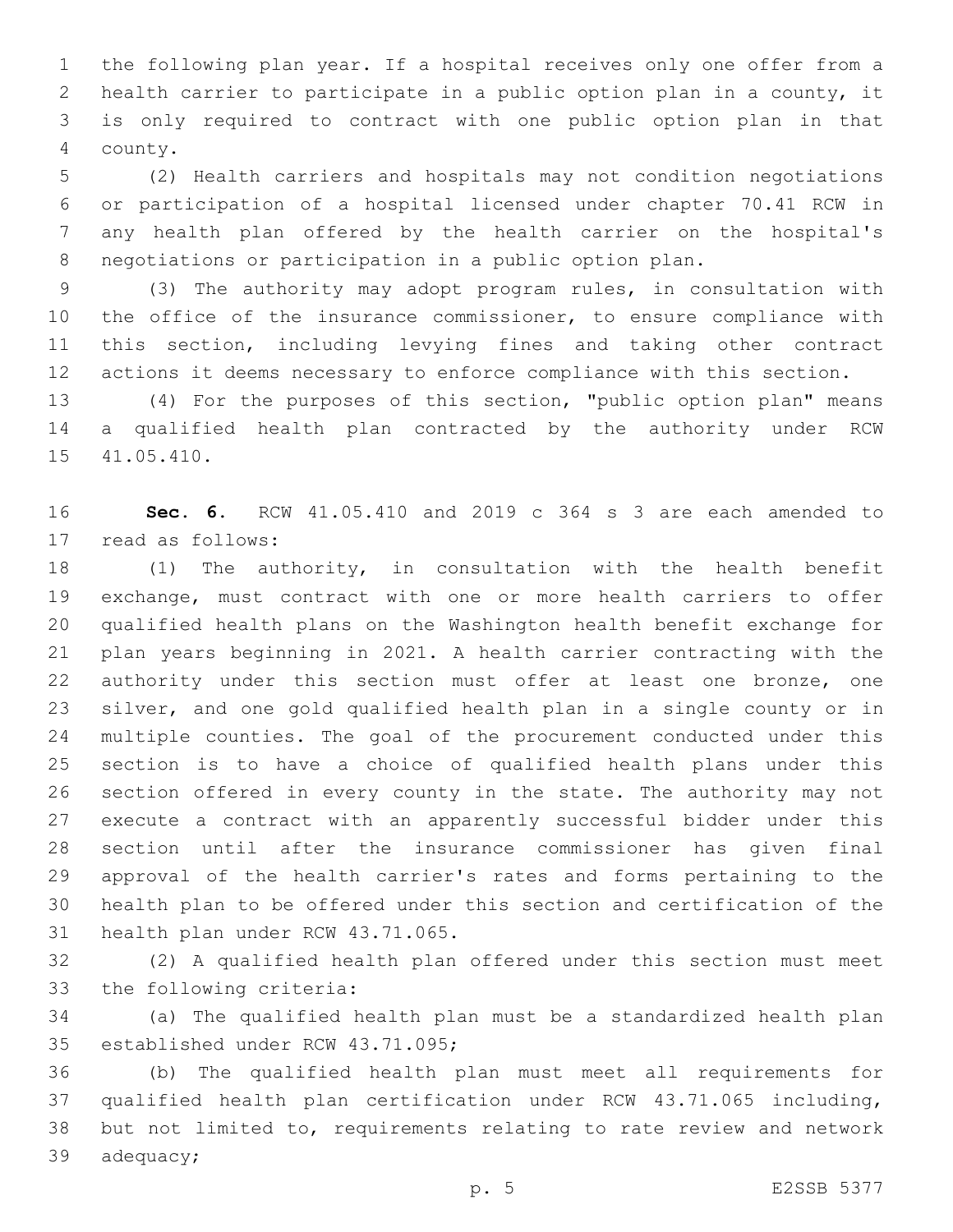(c) The qualified health plan must incorporate recommendations of the Robert Bree collaborative and the health technology assessment 3 program;

 (d) The qualified health plan may use an integrated delivery system or a managed care model that includes care coordination or 6 care management to enrollees as appropriate;

 (e) The qualified health plan must meet additional participation requirements to reduce barriers to maintaining and improving health and align to state agency value-based purchasing. These requirements may include, but are not limited to, standards for population health 11 management; high-value, proven care; health equity; primary care; care coordination and chronic disease management; wellness and 13 prevention; prevention of wasteful and harmful care; and patient 14 engagement;

 (f) To reduce administrative burden and increase transparency, the qualified health plan's utilization review processes must:

 (i) Be focused on care that has high variation, high cost, or low 18 evidence of clinical effectiveness; and

19 (ii) Meet national accreditation standards;

20 (g)( $(\frac{1}{1})$ ) The total amount the qualified health plan reimburses providers and facilities for all covered benefits in the statewide aggregate, excluding pharmacy benefits, may not exceed one hundred sixty percent of the total amount medicare would have reimbursed providers and facilities for the same or similar services in the 25 statewide aggregate;

26 (((ii) Beginning in calendar year 2023, if the authority determines that selective contracting will result in actuarially sound premium rates that are no greater than the qualified health 29 plan's previous plan year rates adjusted for inflation using the consumer price index, the director may, in consultation with the health benefit exchange, waive (g)(i) of this subsection as a 32 requirement of the contracting process under this section;))

 (h) For services provided by rural hospitals certified by the centers for medicare and medicaid services as critical access hospitals or sole community hospitals, the rates may not be less than one hundred one percent of allowable costs as defined by the United States centers for medicare and medicaid services for purposes of 38 medicare cost reporting;

 (i) Reimbursement for primary care services, as defined by the authority, provided by a physician with a primary specialty

p. 6 E2SSB 5377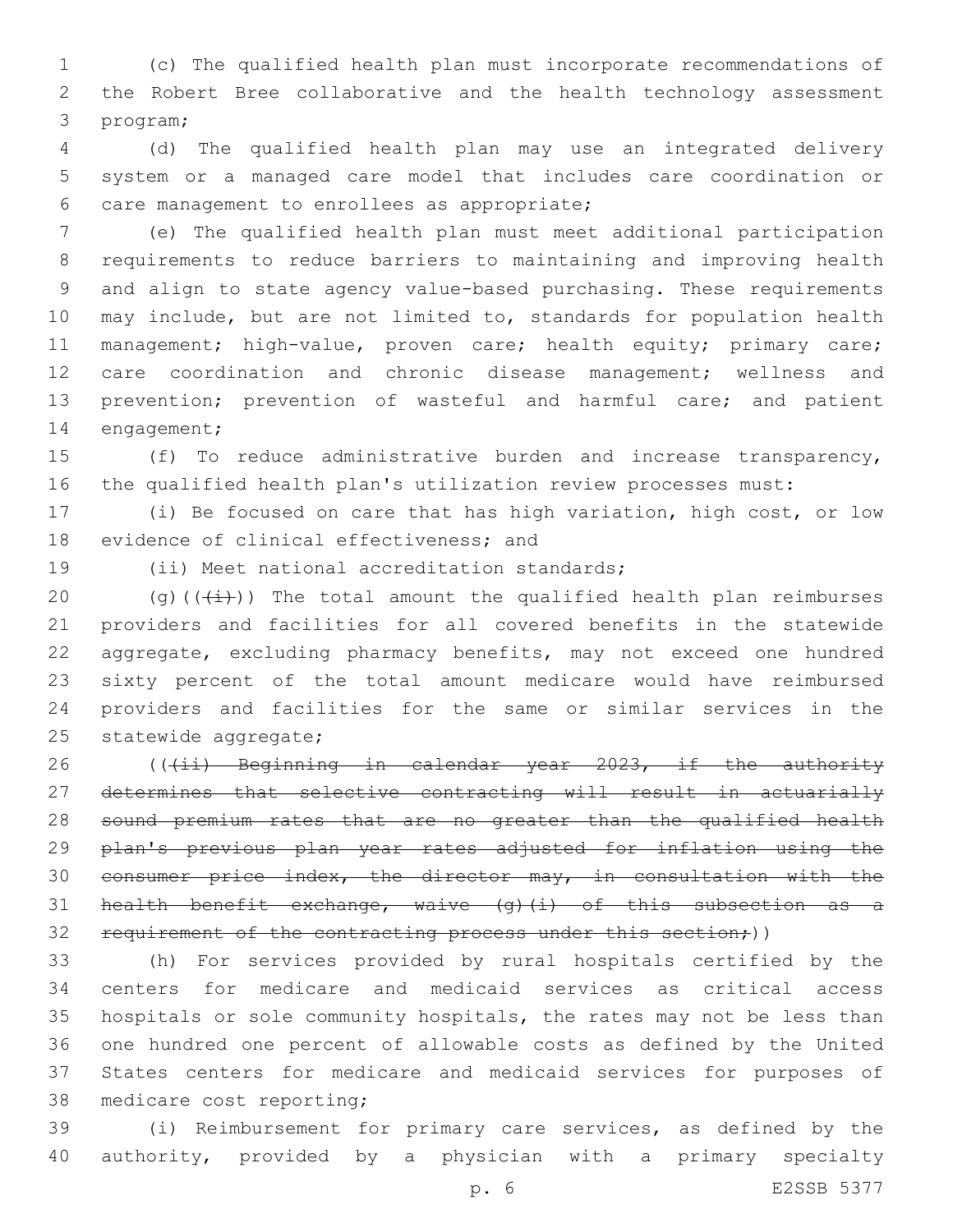designation of family medicine, general internal medicine, or pediatric medicine, may not be less than one hundred thirty-five percent of the amount that would have been reimbursed under the medicare program for the same or similar services; and

 (j) The qualified health plan must comply with any requirements established by the authority to address amounts expended on pharmacy benefits including, but not limited to, increasing generic 8 utilization and use of evidence-based formularies.

9 (3)(a) At the request of the authority for monitoring, 10 enforcement, or program and quality improvement activities, a qualified health plan offered under this section must provide cost 12 and quality of care information and data to the authority, and may not enter into an agreement with a provider or third party that would restrict the qualified health plan from providing this information or data.

 (b) Pursuant to RCW 42.56.650, any cost or quality information or 17 data submitted to the authority is exempt from public disclosure.

 (4) Nothing in this section prohibits a health carrier offering qualified health plans under this section from offering other health 20 plans in the individual market.

 **Sec. 7.** RCW 43.71.095 and 2019 c 364 s 1 are each amended to 22 read as follows:

 (1) The exchange, in consultation with the commissioner, the 24 authority, an independent actuary, and other stakeholders, must establish up to three standardized health plans for each of the 26 bronze, silver, and gold levels.

 (a) The standardized health plans must be designed to reduce deductibles, make more services available before the deductible, provide predictable cost sharing, maximize subsidies, limit adverse premium impacts, reduce barriers to maintaining and improving health, and encourage choice based on value, while limiting increases in 32 health plan premium rates.

 (b) The exchange may update the standardized health plans 34 annually.

 (c) The exchange must provide a notice and public comment period before finalizing each year's standardized health plans.

 (d) The exchange must provide written notice of the standardized health plans to licensed health carriers by January 31st before the year in which the health plans are to be offered on the exchange. The